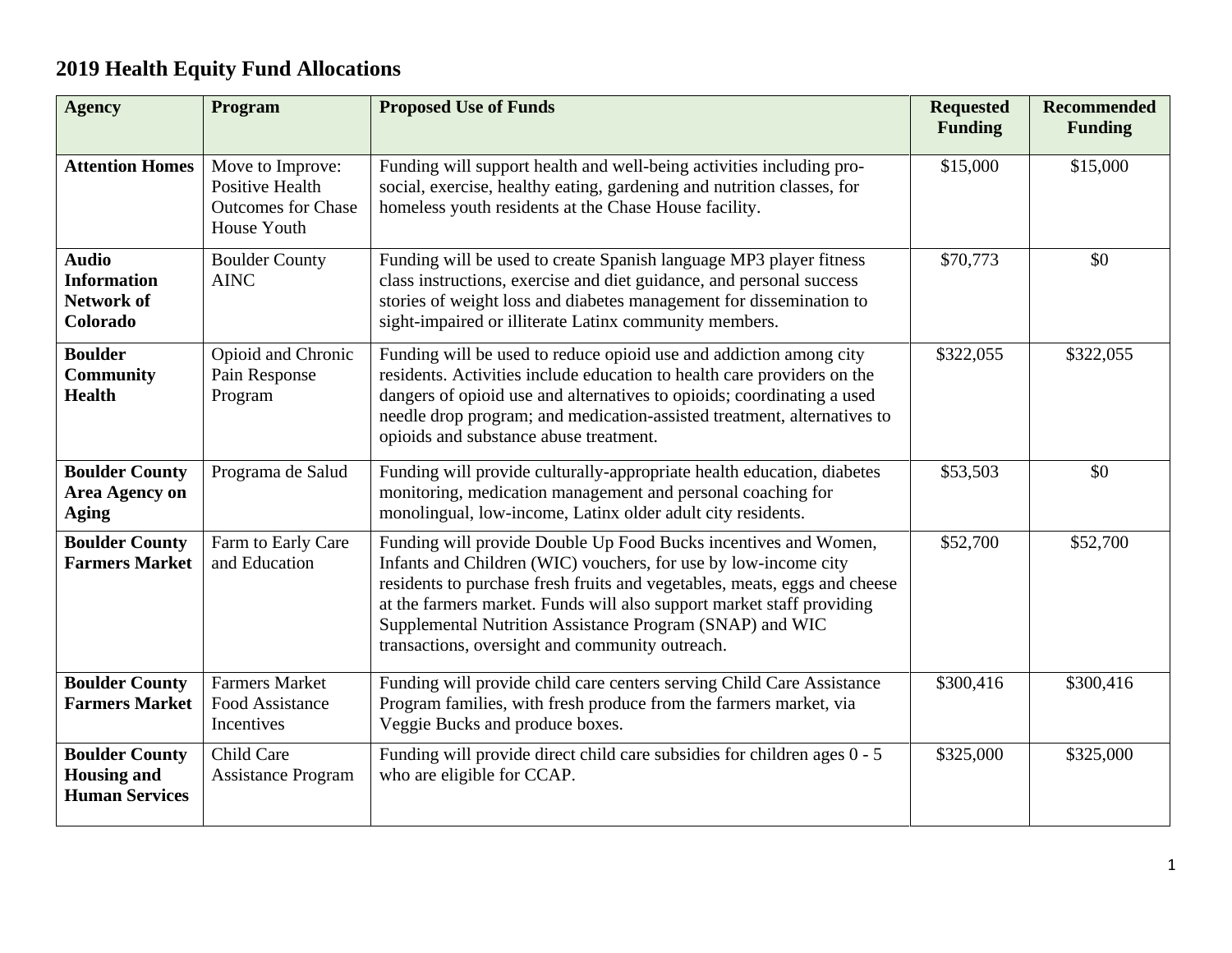| <b>Boulder County</b>                                          | Double Up Food                                                     | Funding will provide SNAP recipients with Double Up Food Bucks to                                                                                                                                                                                                                                                 | \$254,649 | \$254,649 |
|----------------------------------------------------------------|--------------------------------------------------------------------|-------------------------------------------------------------------------------------------------------------------------------------------------------------------------------------------------------------------------------------------------------------------------------------------------------------------|-----------|-----------|
| <b>Public Health</b>                                           | <b>Bucks Retail</b>                                                | purchase fresh fruits and vegetables at Whole Foods retail locations.                                                                                                                                                                                                                                             |           |           |
| <b>Boulder County</b><br><b>Public Health</b>                  | Healthy Eating and<br>Drinking From the<br><b>Start</b>            | Funding will support increased breastfeeding rates, healthy eating and<br>access to healthy foods for low-income nursing mothers and their<br>families.                                                                                                                                                           | \$122,560 | \$122,560 |
| <b>Boulder County</b><br><b>Public Health</b>                  | Healthy<br>Environments for<br><b>Healthy Kids</b>                 | Funding will support community education on the negative health<br>impacts of sugary drinks served, coalition-building activities among<br>restaurants, families and HEF fund recipients, and advocacy for a city<br>policy requiring restaurants to offer healthy alternatives to sugary drinks<br>for children. | \$72,145  | \$0       |
| <b>Boulder County</b><br><b>Public Health</b>                  | Maternal Child<br>Coordinated<br>Services                          | Funding will provide a coordinated entry process for health and social<br>referrals and services for low-income city families. Organizations will<br>provide more efficient and effective services, and clients will experience<br>improved health and social services.                                           | \$56,200  | \$56,200  |
| <b>Boulder County</b><br><b>Public Health</b>                  | <b>SNAP Gap/Produce</b><br>Plus                                    | Funding will provide vouchers to low-income city residents who are<br>ineligible for SNAP benefits, to purchase fruits and vegetables at city<br>retail grocers and farmers markets.                                                                                                                              | \$238,230 | \$238,230 |
| <b>Boulder Day</b><br><b>Nursery</b>                           | Family Health and<br><b>Resource Program</b>                       | Funding will provide health education, healthy meals and physical<br>activities to children.                                                                                                                                                                                                                      | \$125,000 | \$100,000 |
| <b>Boulder</b><br><b>Ensemble</b><br><b>Theater</b><br>Company | HealthInfo<br>Planetarium Project                                  | Funding will be used for a health-focused theater production and<br>educational display, based on narratives and stories from city residents<br>experiencing health disparities, to increase knowledge and encourage<br>healthy behaviors.                                                                        | \$121,669 | \$0       |
| <b>Boulder Food</b><br><b>Rescue</b>                           | <b>Community Based</b><br>Participatory<br><b>Research Project</b> | Funding will be used to publish and utilize a participatory research<br>process to improve services and service evaluation, for organizations<br>providing food to low-income city residents; and establish new, more<br>inclusive avenues for client participation in food security programs.                    | \$40,000  | \$0       |
| <b>Boulder Food</b><br><b>Rescue</b>                           | Food Redistribution                                                | Funding will be used to distribute fresh produce to low-income city<br>residents, through activities including retail and individual food pick-up,<br>mobile device and web applications to identify and manage food donors;<br>and distribution to places that are convenient for clients.                       | \$90,000  | \$90,000  |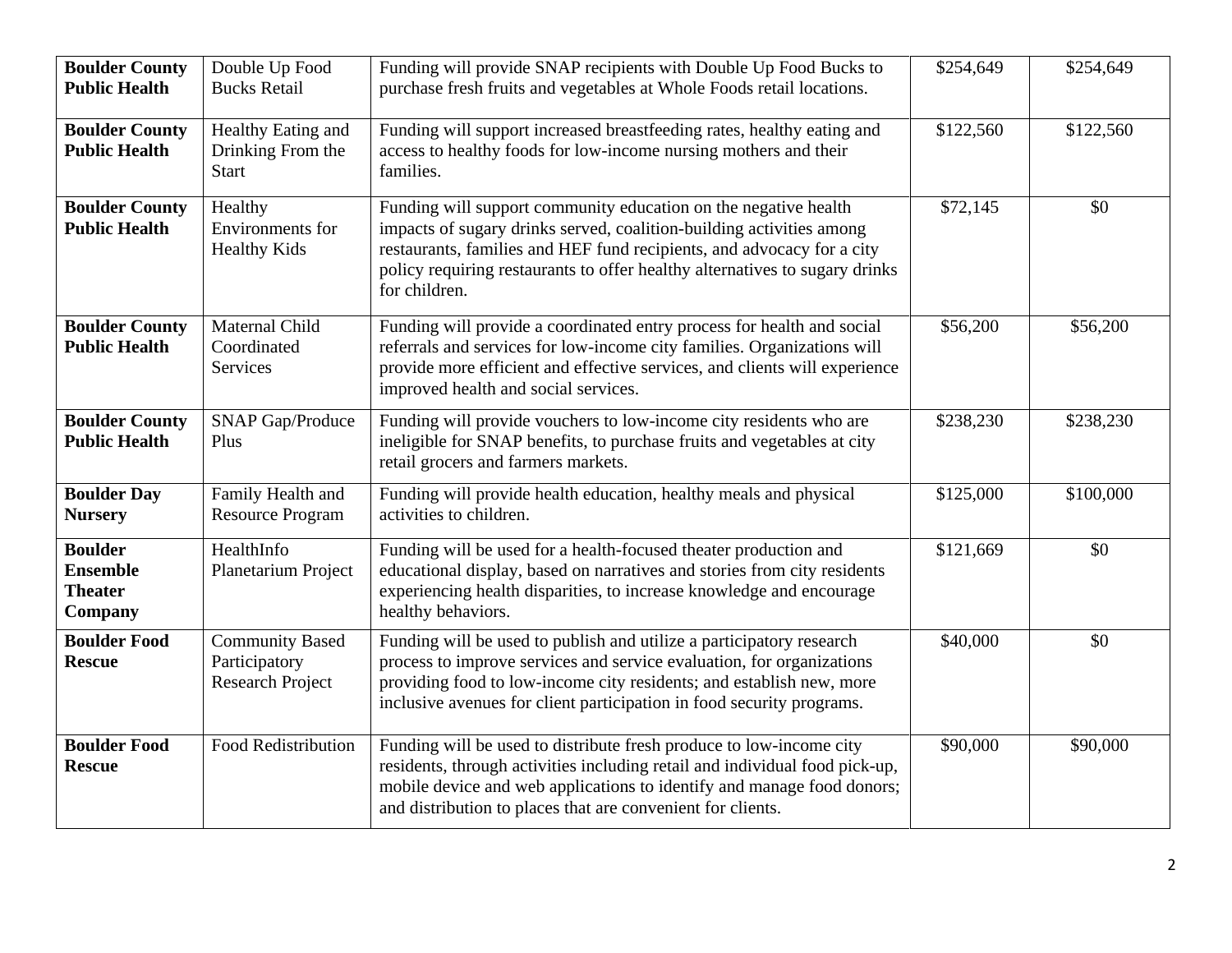| <b>Boulder Jewish</b><br><b>Community</b><br><b>Center</b>             | Donation Garden at<br>Milk & Honey Farm                          | Funding will used to provide fresh produce from the JCC on-site farm,<br>to food distribution agencies serving low-income city residents.                                                                                                                                            | \$9,923.75 | \$0       |
|------------------------------------------------------------------------|------------------------------------------------------------------|--------------------------------------------------------------------------------------------------------------------------------------------------------------------------------------------------------------------------------------------------------------------------------------|------------|-----------|
| <b>Boulder Parks</b><br>and Recreation                                 | Mobile Youth and<br><b>Family Services</b><br>Initiative         | Funding will provide certified physical fitness trainers and mentors to<br>low-income city youth, in the neighborhoods where they live, learn and<br>play.                                                                                                                           | \$418,457  | \$200,000 |
| <b>Boulder Parks</b><br>and Recreation                                 | <b>Recquity Pass</b><br>Program                                  | Funding will fully-subsidize recreation center passes to low-income<br>residents, and provide bilingual community liaisons to support residents<br>and achieve program outcomes.                                                                                                     | \$299,190  | \$150,000 |
| <b>Boulder Parks</b><br>and Recreation<br>Foundation, Inc.             | PLAYpass                                                         | Funding will provide access for low-income city youth, to fee-based<br>physical activity programs; and health equity training for physical<br>fitness service providers.                                                                                                             | \$339,400  | \$150,000 |
| <b>Boulder Shelter</b><br>for the Homeless                             | <b>Health Equity</b>                                             | Funding will be used to purchase fresh fruit, vegetarian and non-<br>carbohydrate breakfast foods for daily consumption of shelter clients.                                                                                                                                          | \$26,000   | \$0       |
| <b>Boulder Valley</b><br><b>School District</b>                        | Whittier<br>International<br><b>Elementary School</b>            | Funding will be used to design school health policies and practices and<br>coordinate healthy eating, health education and physical fitness activities<br>for students.                                                                                                              | \$123,100  | \$68,100  |
| <b>Bridge to Justice</b>                                               | <b>Healthcare and Food</b><br>Assistance                         | Funding will be used to improve access for low-income residents to<br>government health care, food and nutrition programs; and provide legal<br>representation for benefit appeals.                                                                                                  | \$179,950  | \$179,950 |
| <b>Center for</b><br>People with<br><b>Disabilities</b>                | Home Health<br>Services                                          | Funding will be used to provide health and wellness information,<br>guidance and in-home services to low-income residents experiencing<br>physical and developmental disabilities.                                                                                                   | \$70,042   | \$66,042  |
| Centro Amistad,<br>El                                                  | El Centro Amistad                                                | Funding will support community-based health education and wellness<br>programs for low-income, Latinx city residents.                                                                                                                                                                | \$206,420  | \$150,000 |
| <b>Clinica</b><br>Campesina<br><b>Family Health</b><br><b>Services</b> | <b>Integrated Health</b><br>Service Expansion<br>and Enhancement | Funding will provide direct health services, healthy living and healthy<br>eating guidance, pharmacy services and health monitoring to low-<br>income, at-risk city residents requiring primary health care or<br>experiencing chronic diseases linked to sugar sweetened beverages. | \$279,994  | \$279,994 |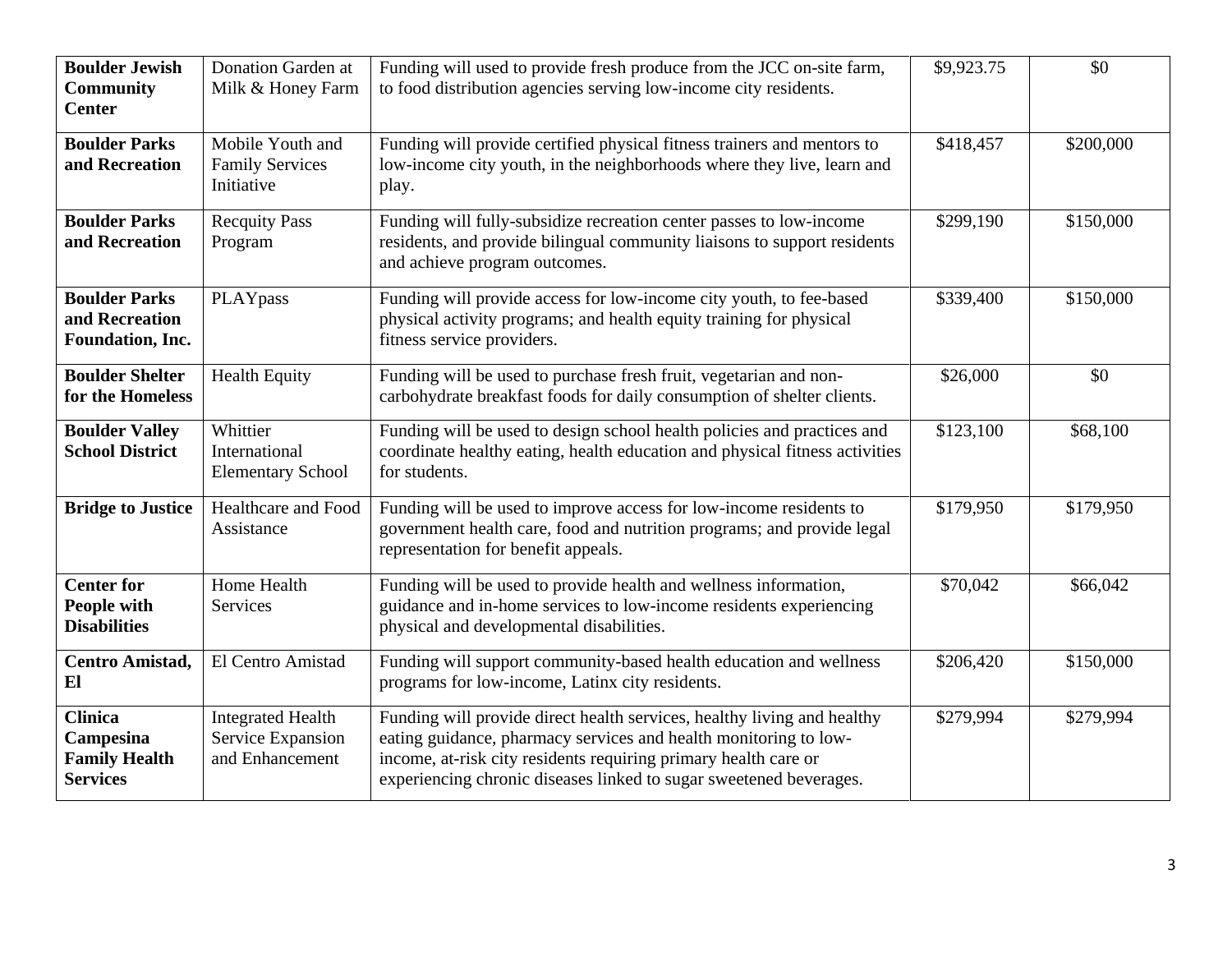| <b>Community</b><br><b>Cycles</b>                                     | Healthy Mobility for<br>Low-Income Staff<br>from CU Boulder                               | Funding will provide bicycles, safety gear, commuter education to low-<br>income University of Colorado-Boulder staff members who live in the<br>city.                                                                                 | \$7,950     | \$7,950   |
|-----------------------------------------------------------------------|-------------------------------------------------------------------------------------------|----------------------------------------------------------------------------------------------------------------------------------------------------------------------------------------------------------------------------------------|-------------|-----------|
| Community<br><b>Cycles</b>                                            | Healthy, Active<br>Transportation for<br>Children and<br>Families: From<br>Home to School | Funding will provide bicycles, safety gear, repair services and<br>equipment, and other biking services for low-income city youth and<br>families living at four Boulder Housing Partners neighborhoods and<br>nearby schools.         | \$85,000    | \$60,000  |
| <b>Community</b><br><b>Cycles</b>                                     | Kids Holiday Bike<br>Giveaway                                                             | Funding will provide bicycles and safety gear to low-income, Latinx and<br>underserved city children; and bicycle repair, riding instruction, safety<br>training, and bicycle maps and other materials to support active<br>bicycling. | \$86,200    | \$70,000  |
| <b>Community</b><br><b>Food Share Inc</b>                             | <b>Food Procurement</b><br>and Food<br><b>Distribution</b><br>Program                     | Funding will provide food, comprised primarily of fresh produce,<br>healthy dairy and protein items, to low-income city residents.                                                                                                     | \$81,500    | \$81,500  |
| Dental Aid, Inc.                                                      | Reducing Children's<br><b>Sugary Drink</b><br>Consumption                                 | Funding will provide dental care and oral health education to low-<br>income city residents.                                                                                                                                           | \$100,392   | \$100,392 |
| <b>Emergency</b><br>Family<br><b>Assistance</b><br><b>Association</b> | <b>Shelter and Basic</b><br><b>Needs</b>                                                  | Funding will provide healthy food, nutrition counseling and other food<br>access services to low-income city residents.                                                                                                                | \$115,477   | \$115,477 |
| <b>Family Learning</b><br><b>Center</b>                               | Promoting Health<br>and Fitness for Low-<br><b>Income Families</b>                        | Funding will be used for fresh food distribution, healthy eating classes,<br>and children and adult physical fitness activities for low-income and<br>minority city residents.                                                         | \$100,000   | \$72,000  |
| <b>FC Boulder</b>                                                     | 2019 Youth<br>Scholarships                                                                | Funds will provide scholarships to low-income city youth to participate<br>in soccer teams; and staff administration and oversight of the<br>scholarship program.                                                                      | \$83,982.80 | \$40,000  |
| <b>FC Boulder</b>                                                     | Soccer for a Healthy<br>Life - Mental Health<br>and Wellness                              | Funding will provide healthy lifestyle coaching and guidance services to<br>low-income city youth and adults. Coaching to take place through group<br>classes, and individual and family counseling.                                   | \$95,525    | \$0       |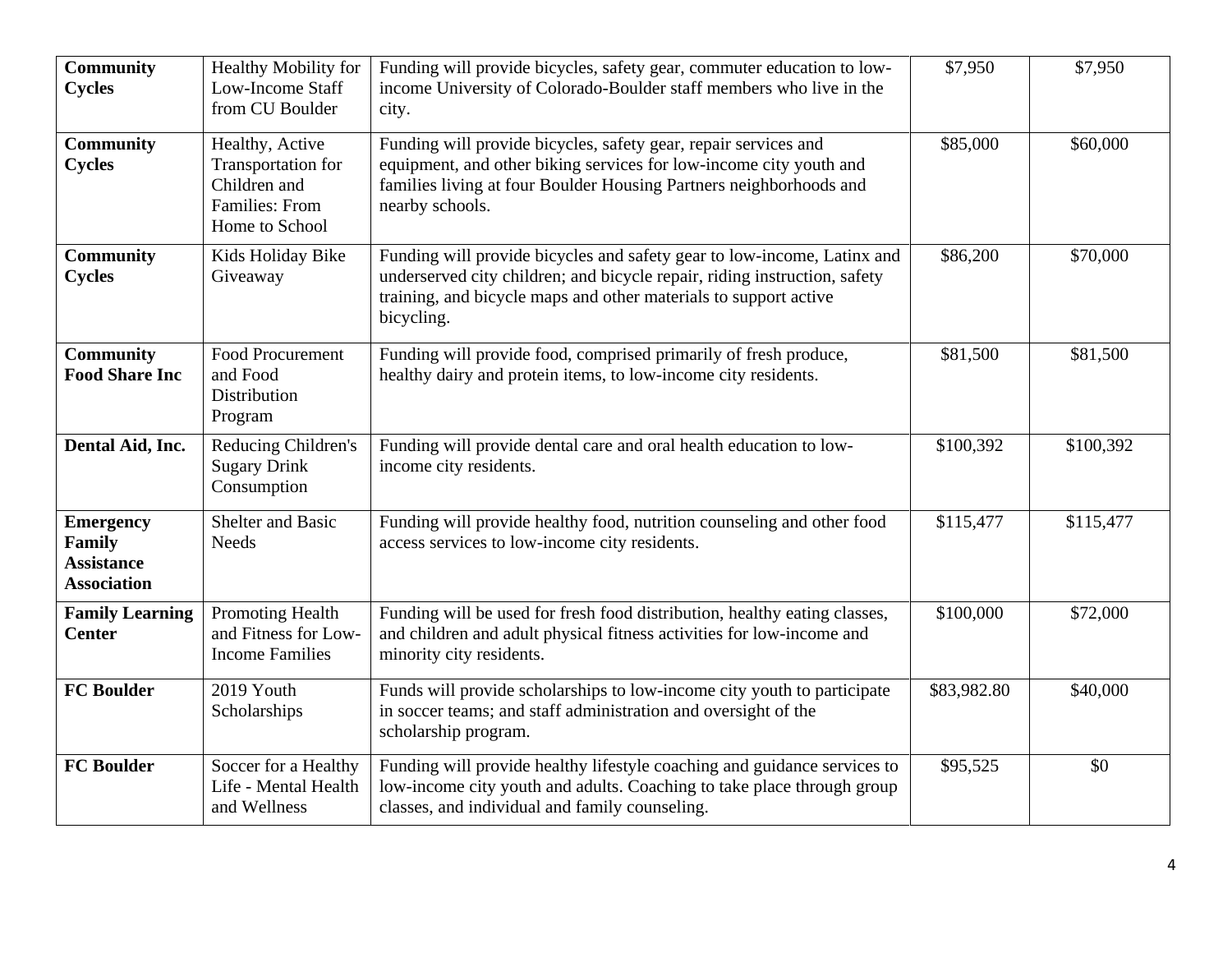| <b>FC Boulder</b>                                     | Diversity in<br>Outreach<br>Ambassador                                                                  | Funding will be used to hire a part-time bilingual program ambassador,<br>to identify and lower barriers to soccer, and increase soccer participation<br>among low-income, Latinx residents.                                           | \$17,775 | \$17,775 |
|-------------------------------------------------------|---------------------------------------------------------------------------------------------------------|----------------------------------------------------------------------------------------------------------------------------------------------------------------------------------------------------------------------------------------|----------|----------|
| <b>FC Boulder</b>                                     | Futsal                                                                                                  | Funding will be used to hold futsal sports events in diverse city<br>neighborhoods, to increase physical activity among low-income, Latinx<br>youth.                                                                                   | \$11,264 | \$0      |
| <b>FC Boulder</b>                                     | Diversity in<br>Coaching                                                                                | Funding will be used to recruit and train Latino city residents as soccer<br>coaches, who will recruit and host free soccer clinics in lower-income<br>city neighborhoods, and recruit additional low-income Latinx soccer<br>players. | \$74,735 | \$46,000 |
| <b>FOCUS Reentry</b>                                  | <b>FOCUS</b> Reentry                                                                                    | Funding will be used to assist city residents re-entering the community<br>from jail, with health care and food assistance program enrollment, and<br>referrals to physical, mental and behavioral health service agencies.            | \$25,000 | \$25,000 |
| <b>Foothills United</b><br><b>Way</b>                 | Resilience for All<br>Culturally<br>Appropriate<br><b>Nutrition Classes</b><br>Pilot                    | Funding will provide training for cultural brokers and five health<br>professionals, to conduct outreach and nutrition and wellness education<br>in the city's Latinx community.                                                       | \$44,525 | \$0      |
| <b>Go Flyers Club</b>                                 | GoFlyers Club!                                                                                          | Funding will provide financial assistance and scholarships to low-<br>income city youth for participation in gymnastics programming and<br>competitions.                                                                               | \$30,000 | \$0      |
| Growe<br><b>Foundation</b>                            | Growe Garden to<br>Table Programs for<br>At-Risk Boulder<br><b>Elementary School</b><br><b>Students</b> | Funding will provide food and gardening bilingual educational<br>materials, teacher training and support, and school garden coordination<br>for children at city elementary schools.                                                   | \$53,993 | \$27,000 |
| Growing<br><b>Gardens of</b><br><b>Boulder County</b> | <b>Healthy Eating for</b><br>Low-Income<br>Children and<br>Families                                     | Funding will provide healthy eating and nutrition education, farm visits,<br>and fresh produce to low-income students in city pre-schools and early<br>child education centers.                                                        | \$88,000 | \$88,000 |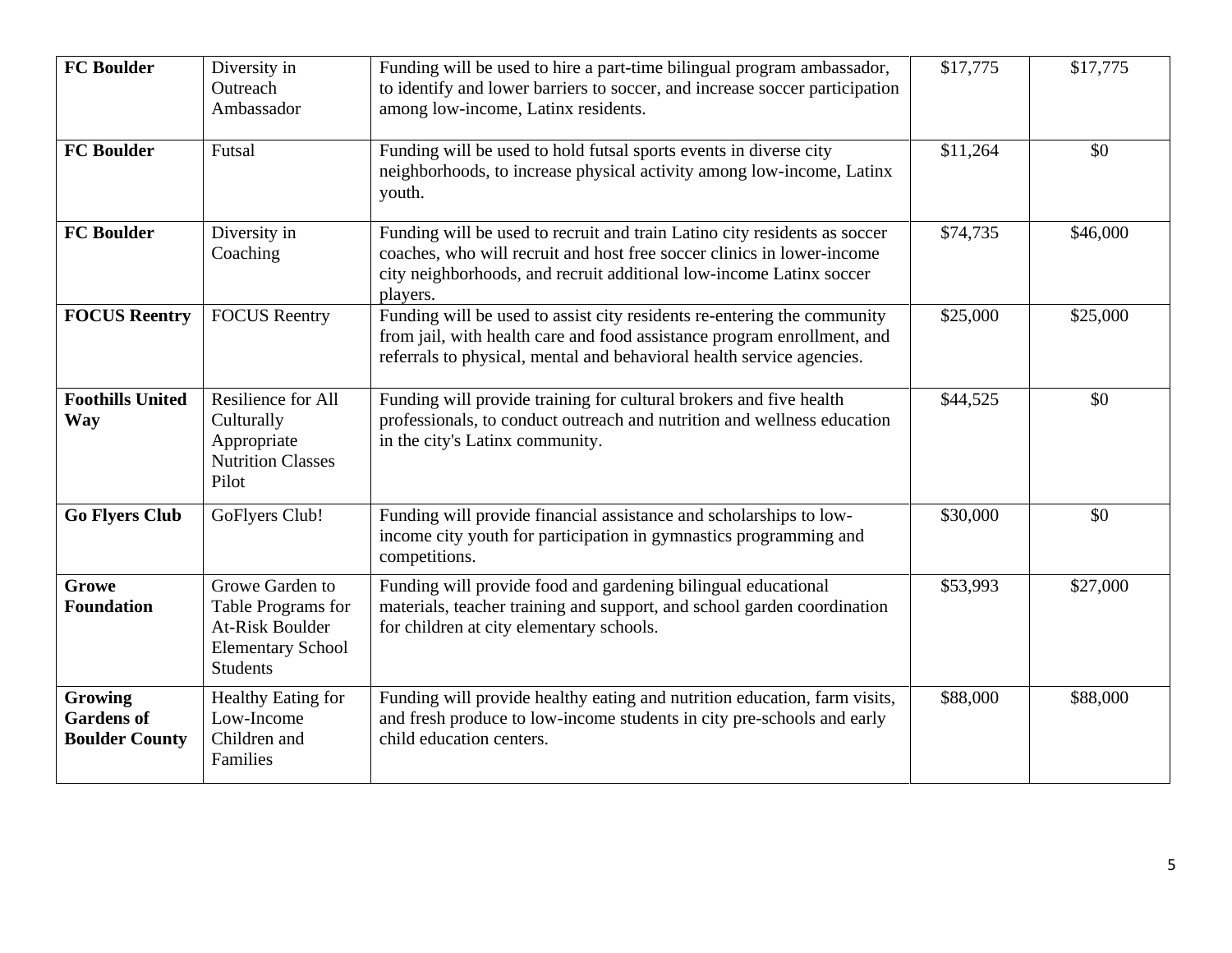| Growing<br><b>Gardens of</b><br><b>Boulder County</b>                                 | Healthy Eating for<br><b>Teens and Families</b><br>in Boulder                   | Funding will be used to provide food shopping cards for Cultiva<br>program participants, to support healthy food cooking skill-building<br>among low-income city teens.                                                                                                                                                                                          | \$28,650     | \$0          |
|---------------------------------------------------------------------------------------|---------------------------------------------------------------------------------|------------------------------------------------------------------------------------------------------------------------------------------------------------------------------------------------------------------------------------------------------------------------------------------------------------------------------------------------------------------|--------------|--------------|
| <b>Harvest of Hope</b><br><b>Pantry</b>                                               | Healthy Harvest -<br><b>Purchased Food</b><br>Program                           | Funding will be used to provide fresh and frozen foods to low-income<br>city residents, including those who are experiencing homelessness.                                                                                                                                                                                                                       | \$52,770     | \$52,770     |
| <b>I Have A Dream</b><br><b>Foundation of</b><br><b>Boulder County</b>                | <b>Healthy Together</b>                                                         | Funding will provide year-round health and wellness education, adult<br>fitness trainer certification programs, and physical activities to low-<br>income city students and their families living in Boulder Housing<br>Partner communities. Physical activities and wellness workshops are<br>integrated with academic support and training for adult coaching. | \$391,442.72 | \$391,442.72 |
| <b>Jewish Family</b><br><b>Service of</b><br>Colorado, Inc.                           | CircleTalk                                                                      | Funding will be used to provide social programming, nutrition and<br>wellness guidance for low-income, older adults in the city, who<br>experience social isolation.                                                                                                                                                                                             | \$15,500     | \$15,500     |
| <b>Meals on Wheels</b><br>of Boulder                                                  | Meals on Wheels of<br><b>Boulder</b>                                            | Funding will provide prepared, home-delivered meals for low-income<br>older adults living in the city.                                                                                                                                                                                                                                                           | \$20,000     | \$20,000     |
| <b>Safehouse</b><br><b>Progressive</b><br><b>Alliance for</b><br>Nonviolence,<br>Inc. | Foodservice Equity<br>Initiative                                                | Funding will be used to staff a new kitchen manager at the domestic<br>violence emergency shelter, to provide healthy meals (fresh produce,<br>healthy proteins), nutrition and healthy eating programs for shelter<br>residents.                                                                                                                                | \$47,000     | \$44,000     |
| <b>The School Food</b><br>Project (BVSD)                                              | <b>Nutrition Education</b><br>and Farm-to-School<br>Programming and<br>Outreach | Funding will be used for healthy eating and nutrition programs, and<br>classroom gardens for city students.                                                                                                                                                                                                                                                      | \$52,713     | \$0          |
| <b>The School Food</b><br>Project (BVSD)                                              | No Student Hungry:<br><b>Weekend Nutrition</b><br><b>Bag Program</b>            | Funding will provide shelf-stable, whole, unprocessed foods and<br>vegetables to low-income city students and their families, for meals on<br>weekends and holidays when school meals are not available.                                                                                                                                                         | \$118,755.99 | \$66,000     |
| <b>Thorne</b><br>Ecological<br><b>Institute</b>                                       | Nature Kids/Jovenes<br>de la Naturaleza<br>Boulder                              | Funding will be used for outdoor recreation and nature education<br>programs held at schools, city parks and open spaces, and on-site<br>summer camp facilities for low-income city youth.                                                                                                                                                                       | \$109,079    | \$0          |